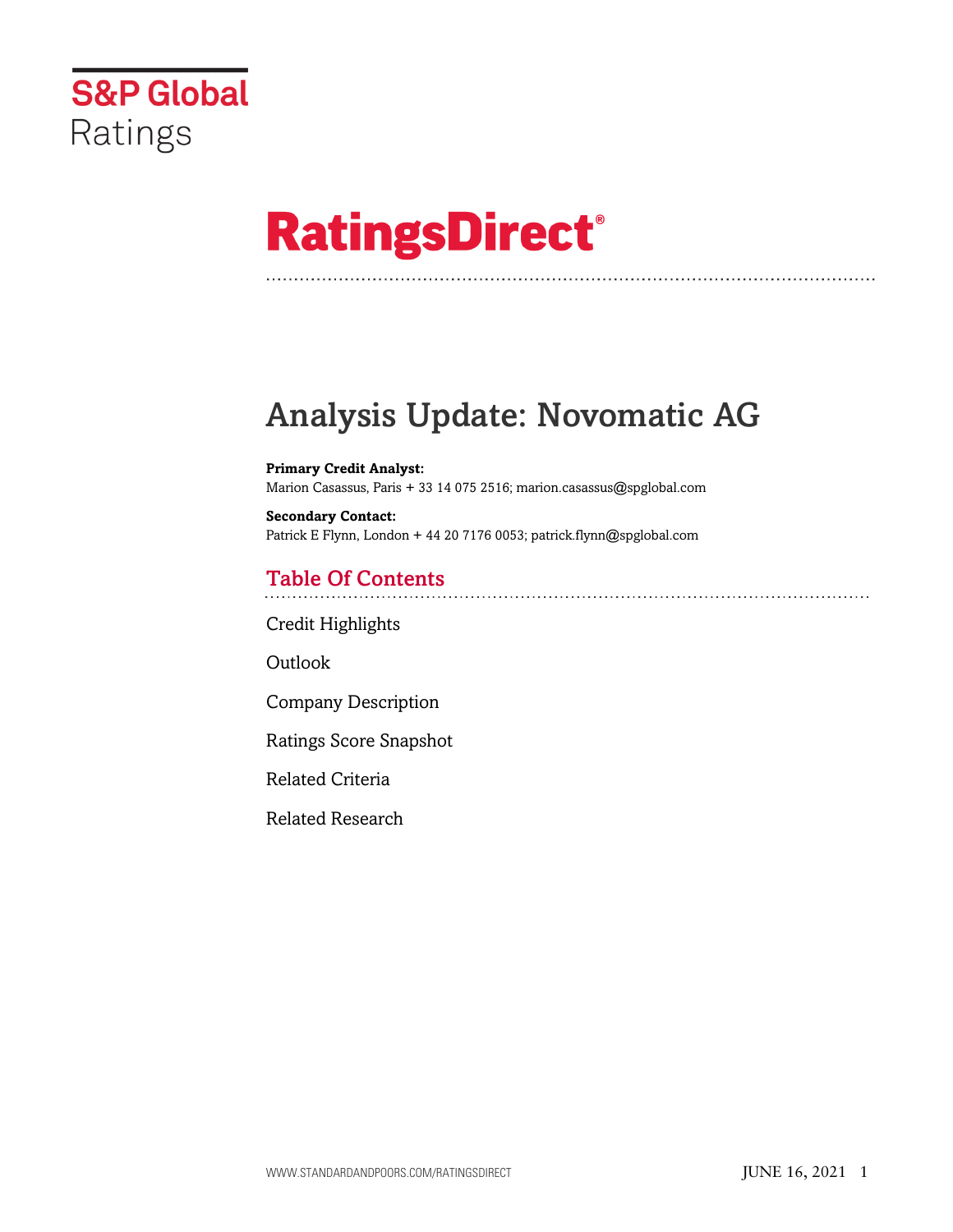# Analysis Update: Novomatic AG



# <span id="page-1-0"></span>Credit Highlights

| Overview                                                                                                                                                                                               |                                                                                                                                                                                                                                                                        |
|--------------------------------------------------------------------------------------------------------------------------------------------------------------------------------------------------------|------------------------------------------------------------------------------------------------------------------------------------------------------------------------------------------------------------------------------------------------------------------------|
| <b>Key strengths</b>                                                                                                                                                                                   | <b>Key risks</b>                                                                                                                                                                                                                                                       |
| Leading European manufacturer of slot/amusement with Prizes<br>(AWP) machines (business to business; B2B), with significant<br>vertically integrated gaming operations (business to customer;<br>B2C). | Lack of strong online presence or greater product diversity outside B2B and<br>B2C gaming machines. About 5% of 2019 revenue came from the group's<br>online division.                                                                                                 |
| The group has significant revenue and EBITDA scale in the<br>gaming machines segment, with 2019 revenue of $\epsilon$ 2.6 billion<br>and EBITDA of €663 million.                                       | Ongoing legal and bribery investigations, which the company has denied<br>involvement in and against which it is defending itself.                                                                                                                                     |
| Well-known brand and technological capabilities from continual<br>investment, making the group a leading gaming machine<br>competitor in Europe                                                        | Relatively weak free operating cash flow (FOCF) after leases in light of<br>historically high capital expenditure (capex) to sales, which may limit the scope<br>to undertake substantial strategic mergers and acquisitions (M&A) without the<br>use of debt capital. |
|                                                                                                                                                                                                        | S&P Global Ratings-adjusted leverage has increased every year since 2015<br>(until year-end 2020), with deleveraging expected in 2021 and our<br>medium-term base case, likely to require significant recovery in operations and<br>earnings to pre-COVID-19 levels.   |

*Novomatic' s 2020 performance and credit metrics took a significant hit from COVID-19.* Novomatic reported a revenue decline of 33% to €1.7 billion in 2020 from €2.6 billion in 2019. Despite efforts to reduce its cost base with significant savings achieved, adjusted EBITDA declined 55% to €297 million in 2020 versus €663 million in 2019, reflecting the relatively high fixed-cost base of the business. FOCF after lease payments were roughly neutral at €3.6 million compared with €115.3 million in 2019, limiting the impact on its balance sheet. S&P Global Ratings adjusted leverage reached 5.7x in 2020 from 2.9x in 2019.

*Revenue must recover well from COVID-19 disruption to improve Novomatic's credit metrics in line with our base case forecast in 2021.* We continue to forecast Novomatic's S&P Global Ratings-adjusted leverage will decline in 2021, but remain marginally above 4x, before further reducing comfortably below 4x in 2022 as operating performance recovers from COVID-19 disruption, which is in line with our prior base case forecast. That said, we see limited headroom for the rating to absorb further delays in recovery, with the 2021 forecast deleveraging likely to require a strong back-ended 2021 earning recovery. A reduction in leverage will require a significant and rapid rebound in EBITDA, and therefore this could come under pressure if we witnessed, for example, a sharper macroeconomic downturn than we currently forecast, or should cash-preserving measures prove insufficient to continue to protect the balance sheet,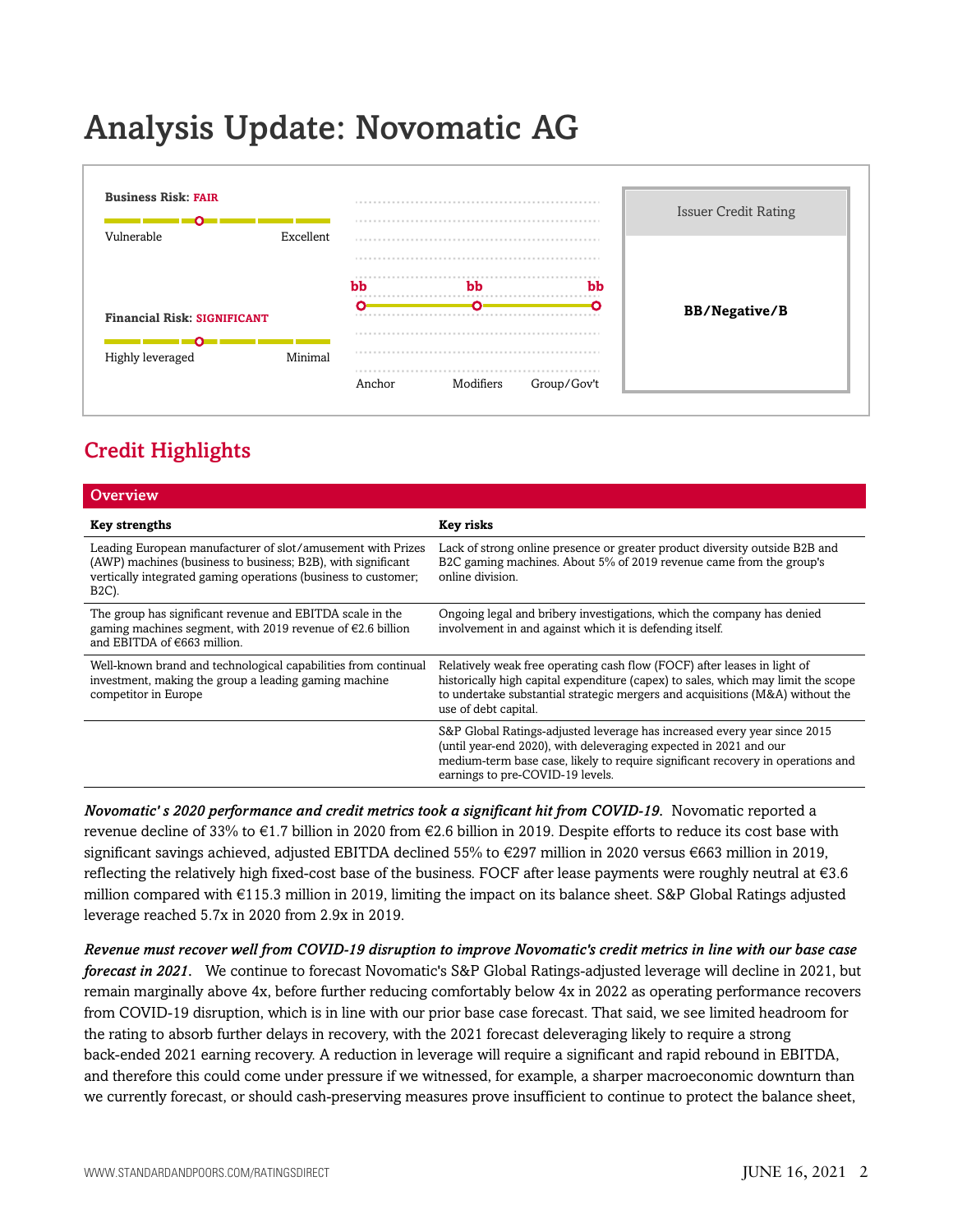| Novomatic Historical Credit Metrics* |                         |         |         |         |         |         |  |  |
|--------------------------------------|-------------------------|---------|---------|---------|---------|---------|--|--|
|                                      | --Year ending Dec. 31-- |         |         |         |         |         |  |  |
|                                      | 2015                    | 2016    | 2017    | 2018    | 2019    | 2020    |  |  |
| Adjusted debt                        | 835.6                   | 1.093.6 | 1.405.5 | 1.717.1 | 1.901.5 | 1,704.0 |  |  |
| Adjusted EBITDA                      | 605.2                   | 601.6   | 610.4   | 610.9   | 663.1   | 297.4   |  |  |
| Adjusted leverage(x)                 | 1.4                     | 1.8     | 2.3     | 2.8     | 2.9     | 5.7     |  |  |
| FOCF (mil. $\in$ )                   | 103.2                   | 17.6    | (24.3)  | (68.3)  | 243.0   | 121.4   |  |  |

such that credit metrics would remain above our rating thresholds for a prolonged period.

\*All metrics as adjusted by S&P Global Ratings. FOCF--Free operating cash flow; FOCF is before dividend payments and lease payments.

Novomatic will need to demonstrate a track record of deleveraging to achieve our forecast, after multiple years of increasing debt and leverage.

*In our view, a full recovery is also contingent on Novomatic' s ability to monitor structural challenges.* The pandemic and related lockdowns significantly benefited online gaming operations. We think the degree of return to land-based gaming remains uncertain in the medium term in some product categories including slot machines, especially the longer restrictions persist in some countries. We believe, this could accelerate a structural customer shift to online. Novomatic through its B2B and B2C operations is principally exposed to land-based gaming machine markets, with only 5% of its revenue base coming from online. Some competitors, for example, Aristocrat Leisure, have diversified more aggressively into digital and online segments. If structural end markets and the Novomatic's land-based customer base suffer more enduring structural impacts or delayed capex or machine replacement, competitors' expansion into online could negatively affect Novomatic. S&P Global Ratings's base case is for relatively modest organic FOCF after leases in the next two years, which in our view could somewhat constrain any very substantial online organic or inorganic investment, without impacting credit metrics. We note that Novomatic has received a sports betting license in the regulated German market; however, it currently has modest market share behind the two largest incumbent competitors.

*Liquidity remains adequate.* On March 31, 2021, Novomatic had about €512 million available cash and liquid investments and about €610 million available under its revolving credit facility (RCF) for liquidity management. We believe the group has sufficient liquidity sources to cover expected outflows and scheduled redemptions totaling €364 million over the next 12 months, comprising the  $\epsilon$ 200 million bond maturing in June,  $\epsilon$ 100 million term loan maturing in March 2022, and €68 million OeKB loans amortization.

*Covenant compliance might come under pressure again and add downside risk.* Although it successfully negotiated a covenant reset earlier this year, increasing the net leverage test to 7x until Dec. 31, 2021, we note there remains a potential for a breach under the financial maintenance covenant of its RCF for the next reporting date on June 30, 2021, given very limited headroom and continued COVID-19-related restrictions in some key markets, such as Germany and Italy. However, our current base case remains that the group will either negotiate a waiver or obtain shareholder support in a timely manner, comfortably ahead of any potential breach, if it were not able to meet its next covenant test. This is based on the group's still robust business profile standing, adequate liquidity profile, manageable gross debt position, and perceived satisfactory relationships with financiers. We currently envisage full availability of the RCF over the next 12 months.

*Legal proceedings pose reputational risks and could constrain Novomatic's ability to do business if current investigations lead to prosecution or other legal actions.* Investigations by Austrian economic and corruption authorities against Novomatic, its former CEO, the majority shareholder, and some former and current employees are ongoing. The allegations include attempting to illegally influence gaming legislation and licensing in Austria. The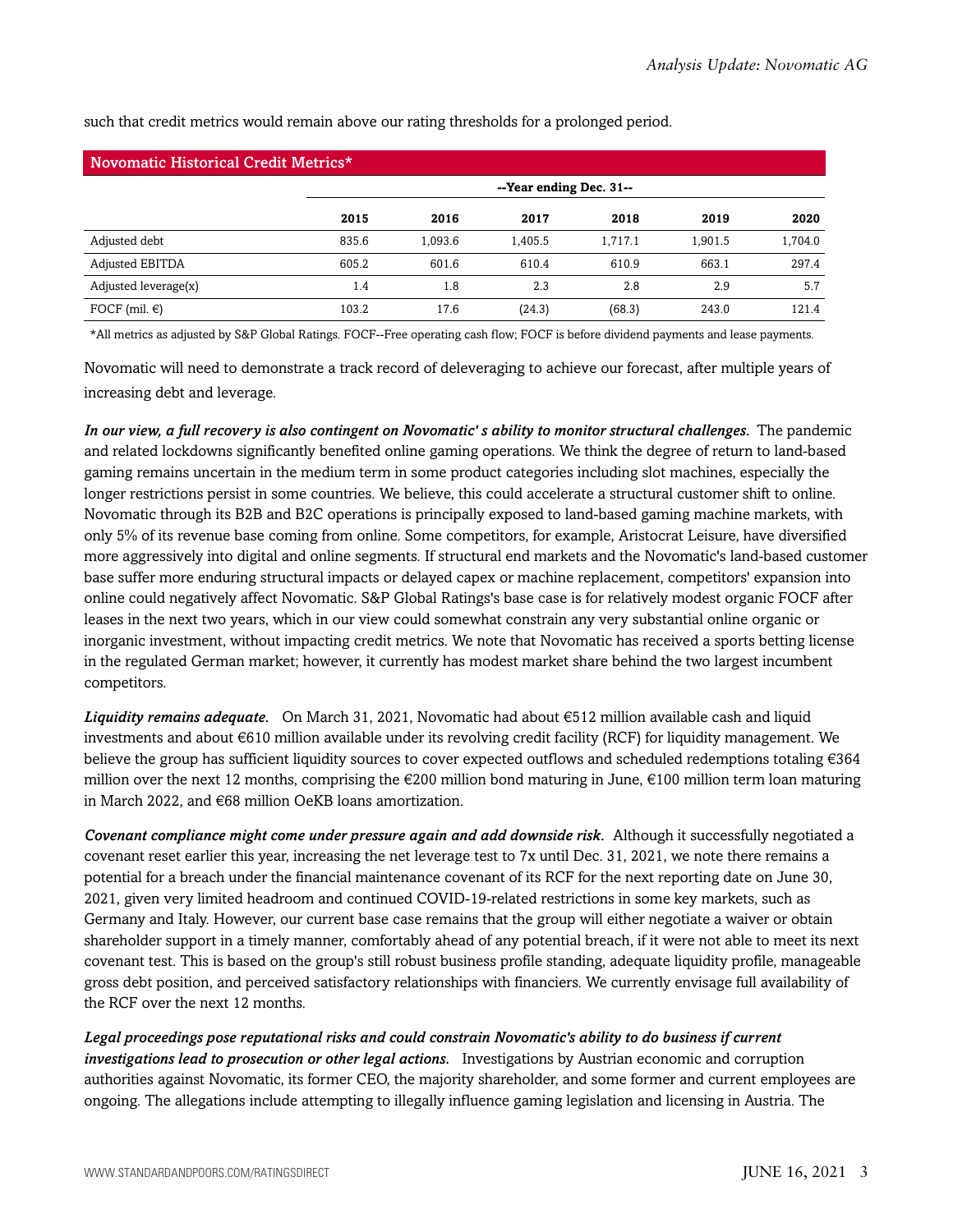investigations are connected to broader allegations surrounding a political scandal in Austria, which began in 2019, and are likely to continue for some time. Although we understand Novomatic and named parties deny any wrongdoing and are cooperating fully with authorities, and we believe the current impact of the investigations on Novomatic's business is minimal, the longer they continue, the investigations could nevertheless threaten the group's reputation, in our view. This would particularly be the case if they resulted in legal proceedings against the company or connected parties. Gaming operators rely on their good standing and reputation, and that of their key personnel, among regulators to maintain gaming licenses. This has always been the case with Novomatic, but things could become more challenging if the investigations and potential proceedings are protracted or damaging evidence comes to light in public forums.

### **Outlook**

The negative outlook reflects the existing uncertainty and the risk that Novomatic could underperform our base case over the next 12 months, such that leverage remains above S&P Global Ratings-adjusted 4x for an extended period. Financial underperformance could occur if, for example, the extent and duration of lockdowns are worse and longer than anticipated, or any recovery is more muted than forecast. On this basis, we forecast S&P Global Ratings-adjusted debt to EBITDA could remain high, at 3.9x-4.4x, in 2021, but we think that would be temporary.

The outlook also reflects our view of the downside risk to Novomatic should the ongoing investigations by Austrian authorities progress to prosecution or other legal action, against the company or connected parties, and the impact this could have on the group's reputation and standing.

#### Downside scenario

We could lower the rating if:

- The impact of the pandemic and related recession were more severe than we assume, resulting in S&P Global Ratings-adjusted debt to EBITDA remaining above 4x, or FOCF after all lease payments remaining negative on a prolonged basis.
- If the trend in favor of online gaming grew stronger than we assume.
- The liquidity of the group weakened to a degree not offset by any remedial action, for instance by not obtaining a covenant waiver in case of a potential breach.
- The investigations progressed to prosecution or other legal action, or led to findings of unethical behavior. While it is not our base-case scenario, we could also consider lowering the rating if investigations were protracted and we saw impacts on Novomatic's reputation or standing in operating or financial markets.

## Upside scenario

We could revise the outlook to stable if we gained more certainty regarding the COVID-19 pandemic and the related recession's effect on consumer spending in the European gaming market and on Novomatic's operating performance, liquidity, and cash flow. In particular, an outlook revision to stable would depend on the group's ability to manage costs, cash, and upcoming debt maturities, with its S&P Global Ratings-adjusted debt to EBITDA therefore falling below 4x after 2021. A stable outlook would also hinge on a favorable resolution of the ongoing investigations.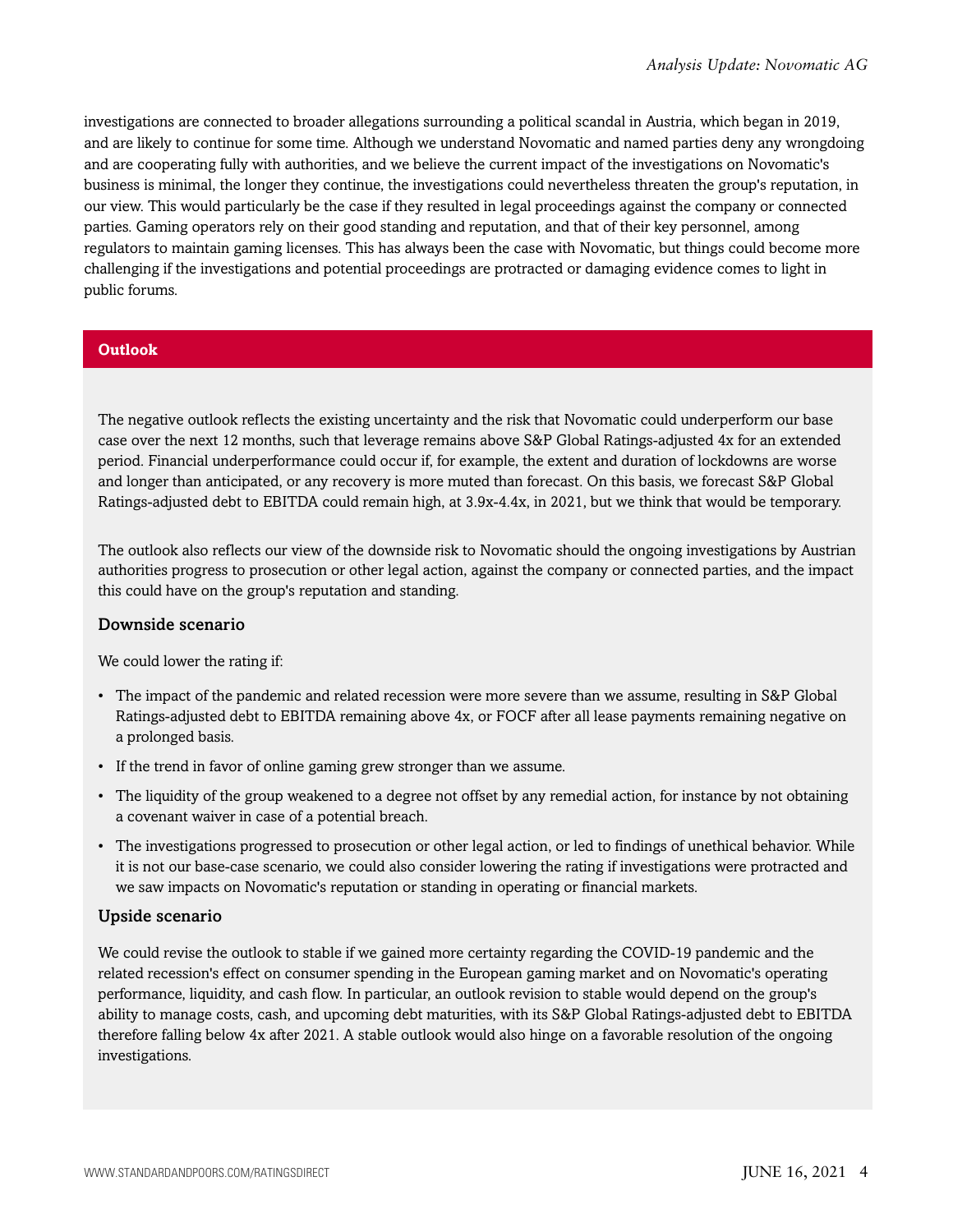# <span id="page-4-0"></span>Company Description

Novomatic operates in two segments:

- Gaming Technology (B2B), which engages in the production, sale, and rental of gaming and entertainment machines and content, as well as the operation of online content for business customers; and
- Gaming Operations (B2C), which is involved in the operation of casinos and electronic gaming machines, as well as the online B2C business, and the provision of sports and horse racing betting services..

Novomatic is a mostly European business, with key markets in Germany, Austria, and Italy representing about 56% of its revenue.

The group is effectively controlled by Professor Johann F. Graf (founder of the group) through investment holding company Novo Invest GmbH.

# <span id="page-4-1"></span>Ratings Score Snapshot

#### Issuer Credit Rating

BB/Negative/B

#### Business risk: Fair

- Country risk: Intermediate
- Industry risk: Intermediate
- Competitive position: Fair

Financial risk: Significant

• Cash flow/leverage: Significant

#### Anchor: bb

#### **Modifiers**

- Diversification/portfolio effect: Neutral (no impact)
- Capital structure: Neutral (no impact)
- Financial policy: Neutral (no impact)
- Liquidity: Adequate (no impact)
- Management and governance: Fair (no impact)
- <span id="page-4-2"></span>• Comparable rating analysis: Neutral (no impact)

# Related Criteria

• General Criteria: Group Rating Methodology, July 1, 2019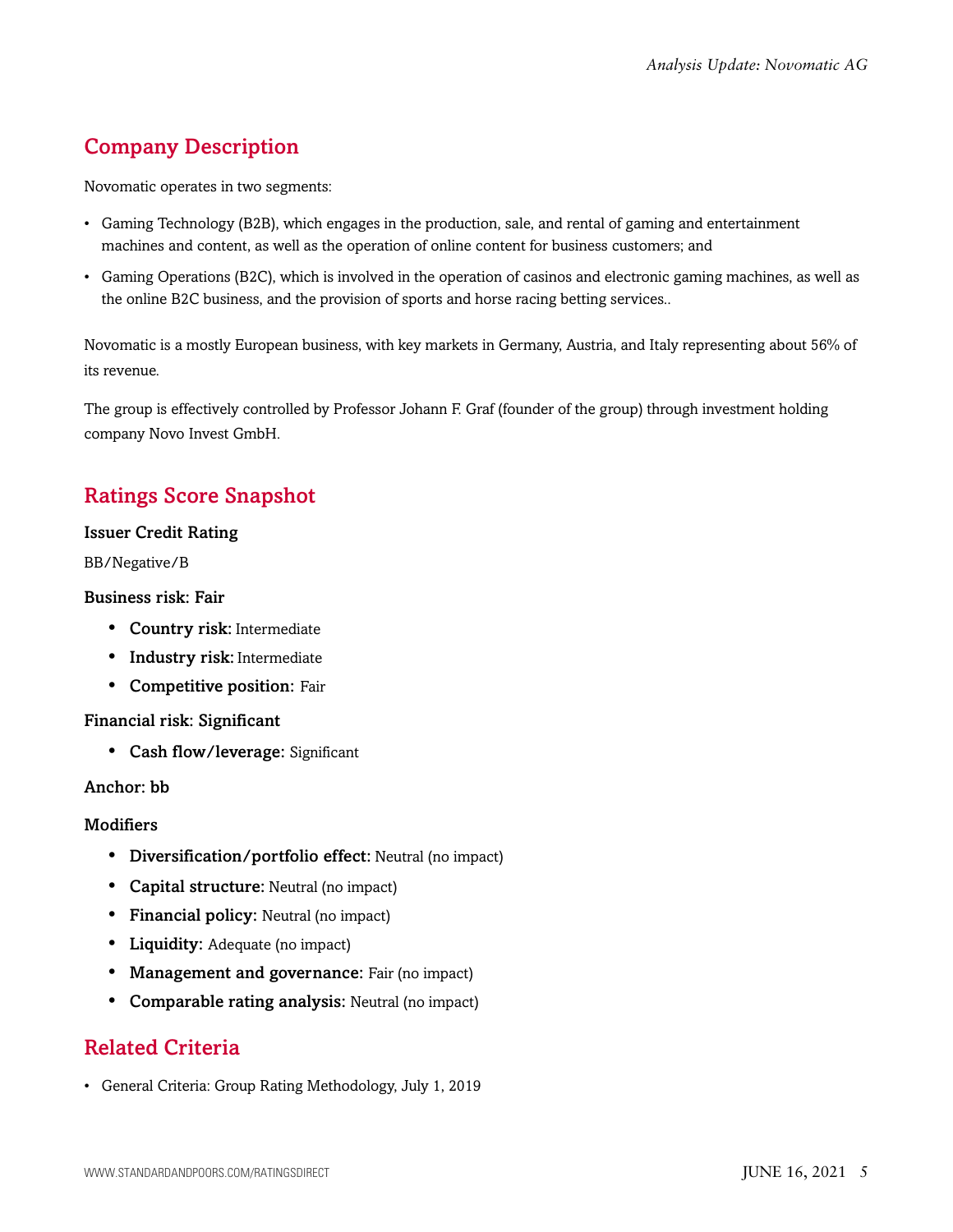- Criteria | Corporates | General: Corporate Methodology: Ratios And Adjustments, April 1, 2019
- General Criteria: Methodology For Linking Long-Term And Short-Term Ratings, April 7, 2017
- Criteria | Corporates | General: Recovery Rating Criteria For Speculative-Grade Corporate Issuers, Dec. 7, 2016
- Criteria | Corporates | Recovery: Methodology: Jurisdiction Ranking Assessments, Jan. 20, 2016
- Criteria | Corporates | General: Methodology And Assumptions: Liquidity Descriptors For Global Corporate Issuers, Dec. 16, 2014
- Criteria | Corporates | Industrials: Key Credit Factors For The Leisure And Sports Industry, March 5, 2014
- Criteria | Corporates | General: Corporate Methodology, Nov. 19, 2013
- General Criteria: Country Risk Assessment Methodology And Assumptions, Nov. 19, 2013
- General Criteria: Methodology: Industry Risk, Nov. 19, 2013
- General Criteria: Methodology: Management And Governance Credit Factors For Corporate Entities, Nov. 13, 2012
- General Criteria: Principles Of Credit Ratings, Feb. 16, 2011

## <span id="page-5-0"></span>Related Research

• Austrian Gaming Group Novomatic AG Downgraded To 'BB' On Extended Business Disruption Dec. 9, 2020

| <b>Business And Financial Risk Matrix</b> |                               |        |              |             |            |                  |  |
|-------------------------------------------|-------------------------------|--------|--------------|-------------|------------|------------------|--|
|                                           | <b>Financial Risk Profile</b> |        |              |             |            |                  |  |
| <b>Business Risk Profile</b>              | Minimal                       | Modest | Intermediate | Significant | Aggressive | Highly leveraged |  |
| Excellent                                 | $a$ aa $/a$ a $+$             | aa     | $a+/a$       | $a-$        | bbb        | $bbb-/bb+$       |  |
| Strong                                    | aa/aa-                        | $a+/a$ | $a$ -/ $bbb$ | bbb         | $bb+$      | bb               |  |
| Satisfactory                              | $a/a-$                        | $bbb+$ | bbb/bbb-     | $bbb-/bb+$  | bb         | $b+$             |  |
| Fair                                      | bbb/bbb-                      | bbb-   | $bb+$        | bb          | bb-        | b                |  |
| Weak                                      | $bb+$                         | $bb+$  | bb           | bb-         | $b+$       | $b/b$ -          |  |
| Vulnerable                                | bb-                           | bb-    | $bb-7b+$     | $b+$        | b          | b-               |  |

| Ratings Detail (As Of June 16, 2021)* |                   |  |  |  |
|---------------------------------------|-------------------|--|--|--|
| <b>Novomatic AG</b>                   |                   |  |  |  |
| <b>Issuer Credit Rating</b>           | BB/Negative/B     |  |  |  |
| Senior Unsecured                      | <b>BB</b>         |  |  |  |
| <b>Issuer Credit Ratings History</b>  |                   |  |  |  |
| 09-Dec-2020                           | BB/Negative/B     |  |  |  |
| 12-May-2020                           | $BB+$ /Negative/B |  |  |  |
| 13-Jun-2019                           | BB+/Stable/B      |  |  |  |
| 29-Nov-2017                           | BBB-/Stable/A-3   |  |  |  |
| 21-Jun-2017                           | BBB/Negative/A-2  |  |  |  |

\*Unless otherwise noted, all ratings in this report are global scale ratings. S&P Global Ratings' credit ratings on the global scale are comparable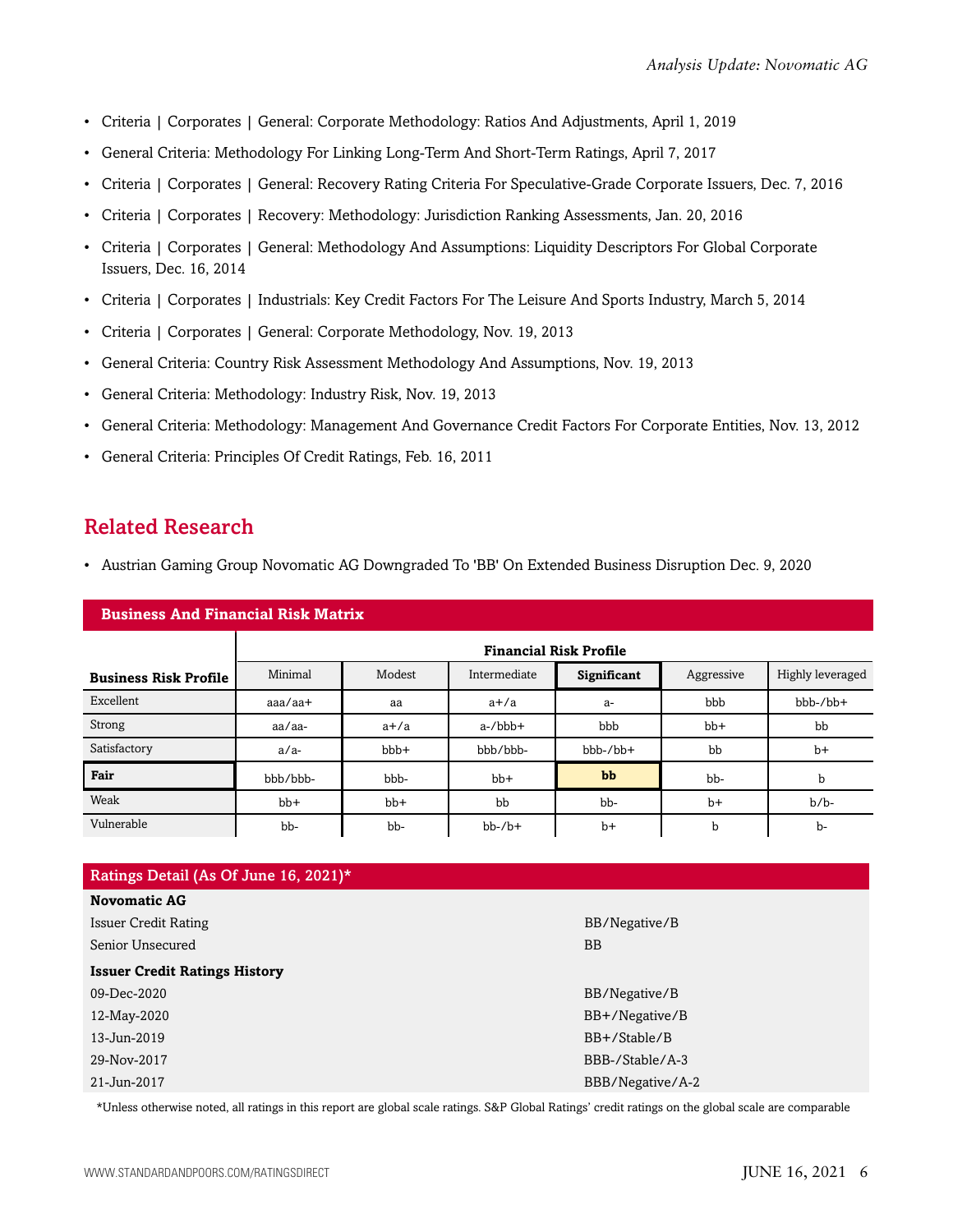#### Ratings Detail (As Of June 16, 2021)\*(cont.)

across countries. S&P Global Ratings' credit ratings on a national scale are relative to obligors or obligations within that specific country. Issue and debt ratings could include debt guaranteed by another entity, and rated debt that an entity guarantees.